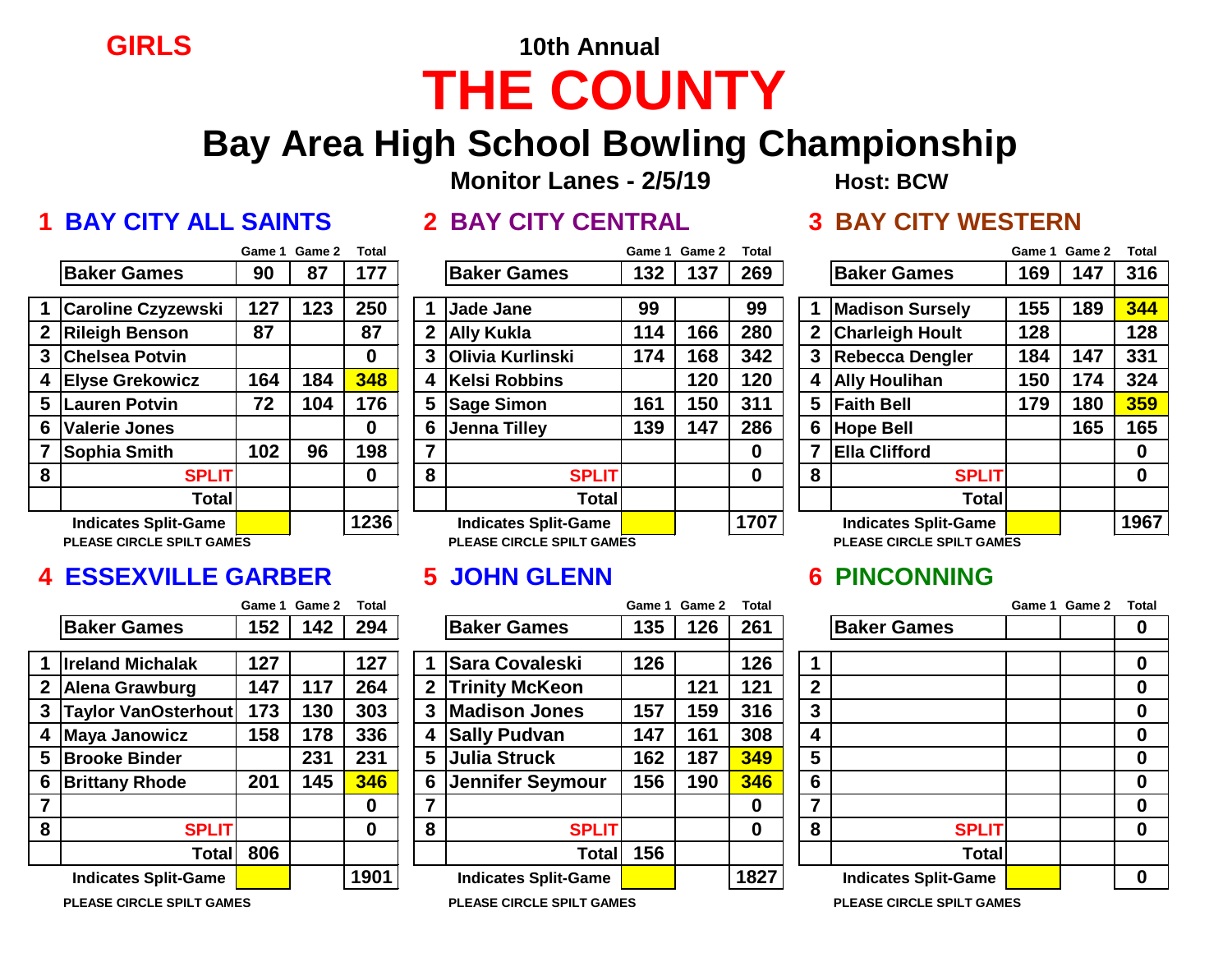**BOYS 10th Annual**

# **THE COUNTY**

## **Bay Area High School Bowling Championship**

**Monitor Lanes - 2/5/19 Host: BCW**

### **1 BAY CITY ALL SAINTS 2 BAY CITY CENTRAL 3 BAY CITY WESTERN**

|                         |                                          | Game 1 | Game 2 | Total |
|-------------------------|------------------------------------------|--------|--------|-------|
|                         | <b>Baker Games</b>                       | 115    | 119    | 234   |
| $\blacktriangleleft$    |                                          | 116    | 94     | 210   |
|                         | <b>Ben Hale</b>                          |        |        |       |
| $\boldsymbol{2}$        | <b>Jacob Don</b>                         | 149    | 176    | 325   |
| $\mathbf{3}$            | <b>Matt Ratajczak</b>                    |        |        | 0     |
| $\overline{\mathbf{4}}$ | <b>Lorenzo Ramirez</b>                   |        |        | 0     |
| $\overline{\mathbf{5}}$ | <b>Brett Greathouse</b>                  | 131    | 126    | 257   |
| 6                       | <b>Josh Don</b>                          | 113    | 124    | 237   |
| $\overline{7}$          |                                          |        |        | 0     |
| 8                       | <b>SPLIT</b>                             |        |        | 0     |
|                         | <b>Total</b>                             | 509    |        |       |
|                         | <b>Indicates Split-Game</b>              |        |        | 1263  |
|                         | PI FASE CIRCI E SPII T GAM <del>ES</del> |        |        |       |

### **4 ESSEXVILLE GARBER 5 JOHN GLENN 6 PINCONNING**

|                |                             | Game 1 | Game 2 | <b>Total</b> |   |                             |     | Game 1 Game 2 | <b>Total</b> |                |                             | Game 1 | Game 2 | Tot |
|----------------|-----------------------------|--------|--------|--------------|---|-----------------------------|-----|---------------|--------------|----------------|-----------------------------|--------|--------|-----|
|                | <b>Baker Games</b>          | 204    | 145    | 349          |   | <b>Baker Games</b>          | 164 | 174           | 338          |                | <b>Baker Games</b>          |        |        |     |
|                | <b>Andrew Painter</b>       |        |        | 0            |   | Cody O'Neil                 |     |               | 0            |                |                             |        |        |     |
| 2 <sup>1</sup> | <b>Joshua Tacey</b>         | 182    | 138    | 320          |   | <b>Matt Bair</b>            | 146 |               | 146          | $\overline{2}$ |                             |        |        |     |
|                | 3 Zach Moore                | 233    | 214    | 447          | 3 | <b>Thomas Auger</b>         |     | 149           | 149          | 3              |                             |        |        |     |
| 4              | Jakeb Hoffman               | 164    | 182    | 346          |   | <b>Nicholas Stewart</b>     | 169 | 181           | 350          | 4              |                             |        |        |     |
|                | 5 Braedyn Hofmeister        | 167    | 189    | 356          |   | 5 John Spyhalski            | 169 | 226           | 395          | 5              |                             |        |        |     |
| 6              | <b>Carter Lopez</b>         |        |        | $\bf{0}$     |   | <b>Chris Clark</b>          | 224 | 155           | 379          | 6              |                             |        |        |     |
|                | <b>Nicholas Bordy</b>       |        | 144    | 144          |   | <b>Mayson Sugden</b>        | 203 | 204           | 407          | 7              |                             |        |        |     |
| 8              | <b>SPLIT</b>                | 136    |        | 136          | 8 | <b>SPLIT</b>                |     |               | 0            | 8              | <b>SPLIT</b>                |        |        |     |
|                | Totall                      |        |        | $\bf{0}$     |   | Totall                      | 911 |               |              |                | <b>Total</b>                |        |        |     |
|                | <b>Indicates Split-Game</b> |        |        | 2098         |   | <b>Indicates Split-Game</b> |     |               | 2164         |                | <b>Indicates Split-Game</b> |        |        | 0   |
|                |                             |        |        |              |   |                             |     |               |              |                |                             |        |        |     |

|             |                             | Game 1 | Game 2 | <b>Total</b> |   |                             | Game 1 | <b>Game 2</b> | <b>Total</b> |   |                             | Game 1 | Game 2 | <b>Total</b> |
|-------------|-----------------------------|--------|--------|--------------|---|-----------------------------|--------|---------------|--------------|---|-----------------------------|--------|--------|--------------|
|             | <b>Baker Games</b>          | 115    | 119    | 234          |   | <b>Baker Games</b>          | 195    | 183           | 378          |   | <b>Baker Games</b>          | 197    | 182    | 379          |
|             | <b>Ben Hale</b>             | 116    | 94     | 210          |   | <b>Dillon Colodny</b>       | 129    | 137           | 266          |   | <b>Kyle Shorkey</b>         |        | 132    | 132          |
| $\mathbf 2$ | Jacob Don                   | 149    | 176    | 325          |   | 2   Dylan Jones             | 168    | 235           | 403          | 2 | <b>Jaden Thurlow</b>        | 163    |        | 163          |
|             | 3 Matt Ratajczak            |        |        | 0            |   | Joey Lewandowski            | 181    | 137           | 318          | 3 | <b>Brady Dodick</b>         | 235    | 199    | 434          |
|             | 4 Lorenzo Ramirez           |        |        | 0            |   | <b>Scott Rembish</b>        |        |               | 0            | 4 | Levi Kiefer                 | 209    | 155    | 364          |
|             | 5 Brett Greathouse          | 131    | 126    | 257          |   | 5 Ashton Storey             | 148    | 169           | 317          | 5 | Desmond Malusi              | 179    | 224    | 403          |
| 6           | Josh Don                    | 113    | 124    | 237          |   | 6 Joseph Young              | 142    | 121           | 263          | 6 | <b>Cameron Humphreys</b>    |        | 151    | 151          |
|             |                             |        |        | 0            |   |                             |        |               | 0            |   |                             |        |        | 0            |
| 8           | <b>SPLIT</b>                |        |        | 0            | 8 | <b>SPLIT</b>                |        |               | 0            | 8 | <b>SPLIT</b>                | 133    |        | 133          |
|             | Total                       | 509    |        |              |   | Total                       |        |               |              |   | <b>Total</b>                |        |        | 0            |
|             | <b>Indicates Split-Game</b> |        |        | 1263         |   | <b>Indicates Split-Game</b> |        |               | 1945         |   | <b>Indicates Split-Game</b> |        |        | 2159         |
|             | PLEASE CIRCLE SPILT GAMES   |        |        |              |   | PLEASE CIRCLE SPILT GAMES   |        |               |              |   | PLEASE CIRCLE SPILT GAMES   |        |        |              |

|                             |     | Game 1 Game 2 | <b>Total</b> |    |                                  | Game 1 | Game 2 | <b>Total</b> |                         |                             | Game 1 Game 2 | Total       |
|-----------------------------|-----|---------------|--------------|----|----------------------------------|--------|--------|--------------|-------------------------|-----------------------------|---------------|-------------|
| <b>Baker Games</b>          | 204 | 145           | 349          |    | <b>Baker Games</b>               | 164    | 174    | 338          |                         | <b>Baker Games</b>          |               |             |
| <b>Andrew Painter</b>       |     |               | O            |    | Cody O'Neil                      |        |        | O            |                         |                             |               | $\bf{0}$    |
| <b>Joshua Tacey</b>         | 182 | 138           | 320          | 2  | <b>Matt Bair</b>                 | 146    |        | 146          | $\mathbf{2}$            |                             |               | $\mathbf 0$ |
| <b>Zach Moore</b>           | 233 | 214           | 447          | 3. | <b>Thomas Auger</b>              |        | 149    | 149          | 3                       |                             |               | $\mathbf 0$ |
| <b>Jakeb Hoffman</b>        | 164 | 182           | 346          |    | <b>Nicholas Stewart</b>          | 169    | 181    | 350          | 4                       |                             |               | $\bf{0}$    |
| <b>Braedyn Hofmeister</b>   | 167 | 189           | 356          | 5  | John Spyhalski                   | 169    | 226    | 395          | 5                       |                             |               | $\mathbf 0$ |
| <b>Carter Lopez</b>         |     |               | 0            | 6  | <b>Chris Clark</b>               | 224    | 155    | 379          | 6                       |                             |               | $\mathbf 0$ |
| <b>Nicholas Bordy</b>       |     | 144           | 144          |    | Mayson Sugden                    | 203    | 204    | 407          | $\overline{\mathbf{z}}$ |                             |               | $\mathbf 0$ |
| <b>SPLIT</b>                | 136 |               | 136          | 8  | <b>SPLIT</b>                     |        |        | 0            | 8                       | <b>SPLIT</b>                |               | $\mathbf 0$ |
| <b>Totall</b>               |     |               | 0            |    | Total                            | 911    |        |              |                         | <b>Total</b>                |               |             |
| <b>Indicates Split-Game</b> |     |               | 2098         |    | <b>Indicates Split-Game</b>      |        |        | 2164         |                         | <b>Indicates Split-Game</b> |               | $\bf{0}$    |
| PLEASE CIRCLE SPILT GAMES   |     |               |              |    | <b>PLEASE CIRCLE SPILT GAMES</b> |        |        |              |                         | PLEASE CIRCLE SPILT GAMES   |               |             |

|                |                                  | Game 1 | Game 2 | <b>Total</b> |
|----------------|----------------------------------|--------|--------|--------------|
|                | <b>Baker Games</b>               | 197    | 182    | 379          |
|                | <b>Kyle Shorkey</b>              |        | 132    | 132          |
| $\mathbf{2}$   | <b>Jaden Thurlow</b>             | 163    |        | 163          |
| 3              | <b>Brady Dodick</b>              | 235    | 199    | 434          |
| 4              | Levi Kiefer                      | 209    | 155    | 364          |
| 5              | <b>Desmond Malusi</b>            | 179    | 224    | 403          |
| 6              | <b>Cameron Humphreys</b>         |        | 151    | 151          |
| $\overline{7}$ |                                  |        |        | 0            |
| 8              | <b>SPLIT</b>                     | 133    |        | 133          |
|                | <b>Total</b>                     |        |        | O            |
|                | <b>Indicates Split-Game</b>      |        |        | 2159         |
|                | <b>PLEASE CIRCLE SPILT GAMES</b> |        |        |              |

|              |                             | Game 1 Game 2 | <b>Total</b> |
|--------------|-----------------------------|---------------|--------------|
|              | <b>Baker Games</b>          |               |              |
| 1            |                             |               | 0            |
| $\mathbf{2}$ |                             |               | 0            |
| 3            |                             |               | 0            |
| 4            |                             |               | 0            |
| 5            |                             |               | 0            |
| 6            |                             |               | 0            |
| 7            |                             |               | 0            |
| 8            | <b>SPLIT</b>                |               | 0            |
|              | <b>Total</b>                |               |              |
|              | <b>Indicates Split-Game</b> |               |              |
|              | DUEACE CIDOLE COU T CAMEC   |               |              |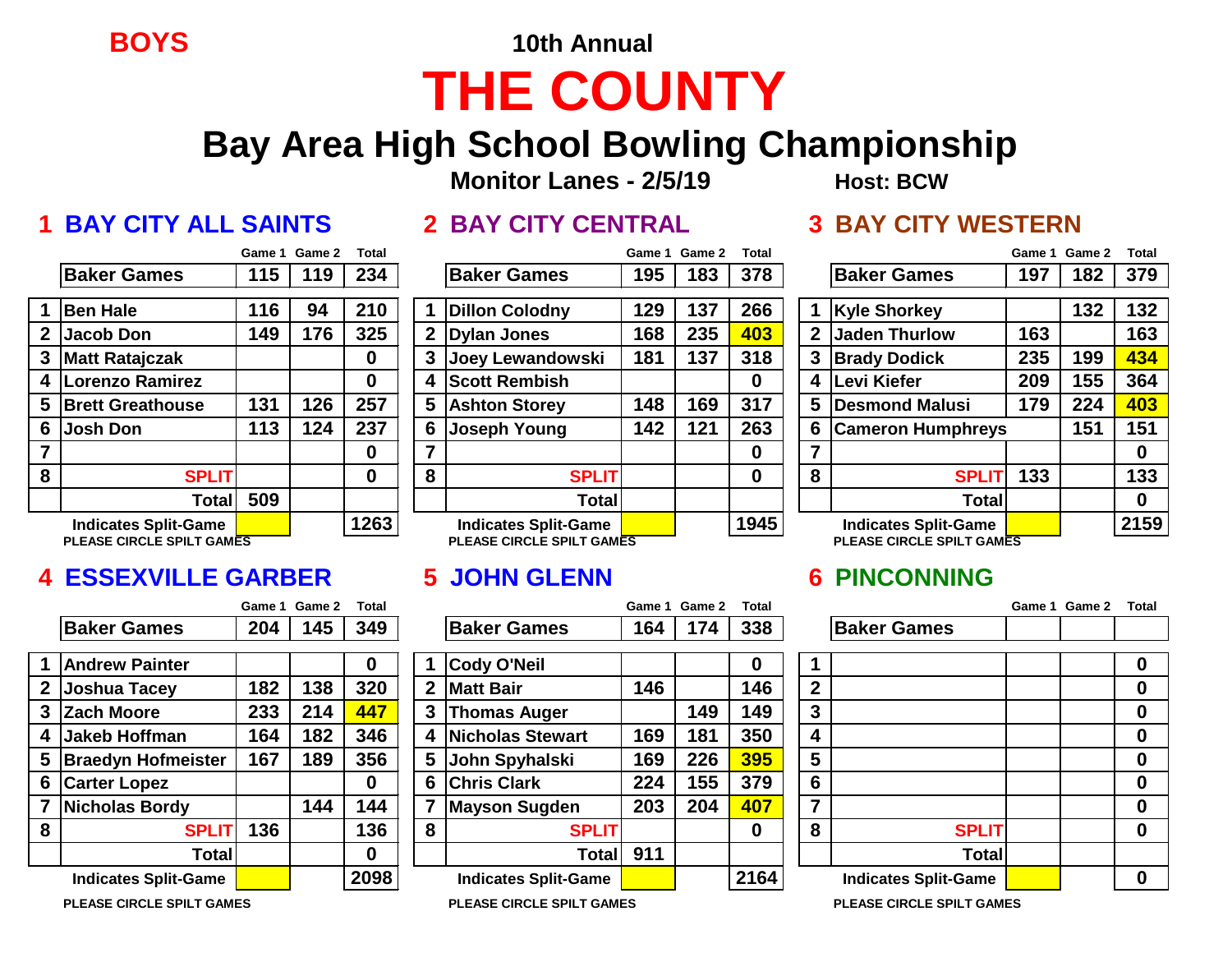**BOYS 10th Annual**

# **THE COUNTY**

## **Bay Area High School Bowling Championship**

**Monitor Lanes - 2/5/19**

### **SEMI FINALS**



### **CHAMPIONSHIP FINALS**



**2019 COUNTY CHAMPIONS Bay City John Glenn**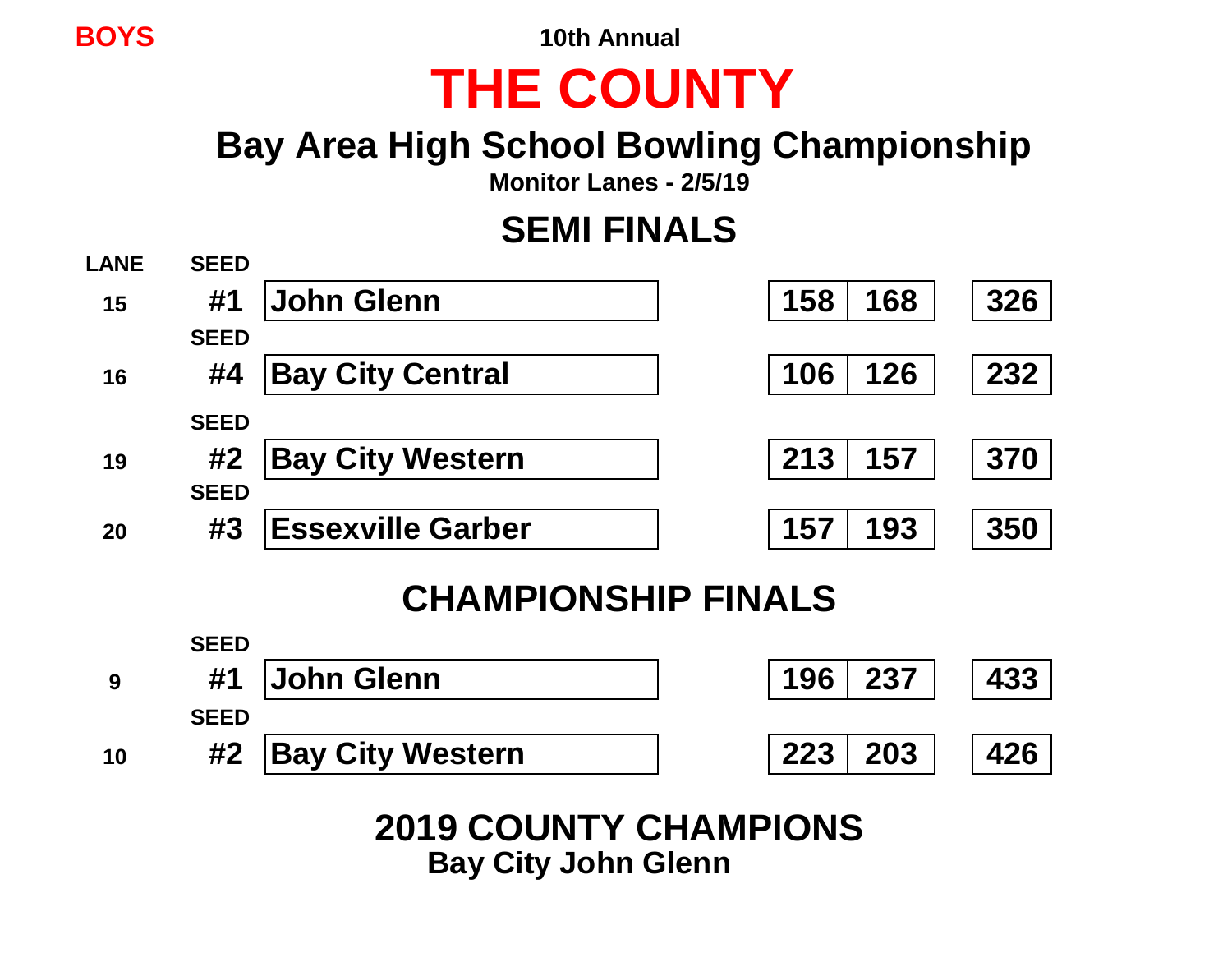**GIRLS 10th Annual**

# **THE COUNTY**

## **Bay Area High School Bowling Championship**

**Monitor Lanes - 2/5/19**

## **SEMI FINALS**



### **CHAMPIONSHIP FINALS**



**2019 COUNTY CHAMPIONS Essexville Garber**